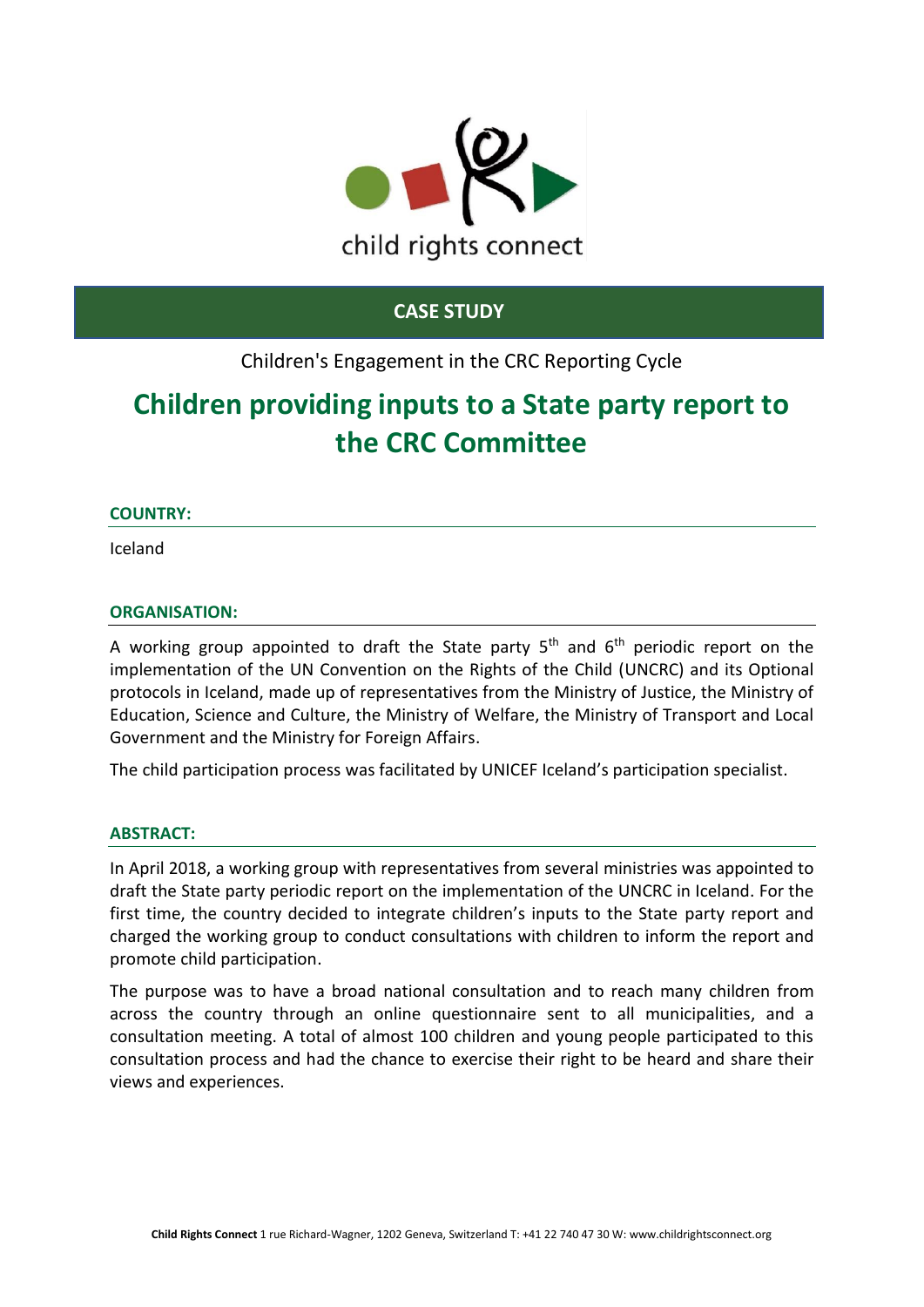#### **OBJECTIVES:**

To raise awareness and promote child participation through a broad national consultation and to inform the State party report.

#### **OUTCOME:**

Children's views were compiled as an [annex](https://tbinternet.ohchr.org/_layouts/15/treatybodyexternal/Download.aspx?symbolno=INT%2fCRC%2fADR%2fISL%2f43369&Lang=en) to the [State party report,](https://tbinternet.ohchr.org/_layouts/15/treatybodyexternal/Download.aspx?symbolno=CRC%2fC%2fISL%2f5-6&Lang=en) which details the process of the consultations and answers of the children. Children's views were also integrated directly into the State party report. References to the consultations with the children were made regarding 3 topics in the report: Awareness of the Convention, Non-Discrimination and Respect for the views of the child, such as: "*51. One of the issues raised during the consultation process for the report by both adults and children was worries about discrimination against children based on residence."*

#### **TIMELINE:**

- April 2018: Preparation meeting of the working group drafting the State Party report
- May 2018: Consultation meeting with children
- May-June 2018: Online questionnaire for children
- February 2019: Submission of the State party report

#### **PROCESS:**

#### *Goal:*

To provide children with an opportunity to share their thoughts and recommendations relating to the situation of child rights in Iceland.

#### **Important context!**

In its [Working methods for the participation of children in the reporting process,](https://tbinternet.ohchr.org/_layouts/15/treatybodyexternal/Download.aspx?symbolno=CRC/C/66/2&Lang=en) the UN Committee on the Rights of the Child (the Committee) indicates that *"With regard to the reporting process, States parties have an obligation to ensure that children are encouraged and enabled to participate in the preparation of the State reports to the Committee."* The Committee always emphasizes, in general communications and concluding observations, that State party reports should be broad and participatory. **This means that States should consult with all non-State actors, including children, to get their views on the situation in the country and on-going challenges.** While non-State actors can give the government their views, or provide information and statistics based on their work with children, the government takes the final decision on what it will include in its report.

## ➔ **TIPS:**

■ Civil society organisations should remind the State party about its obligation and encourage it to hold national consultations with relevant actors to inform its report, including children. It is possible to offer advice and assistance on child participation in this process and encourage the State party to mainstream child participation across its other activities.

■ States parties should clearly highlight direct inputs from children in their reports.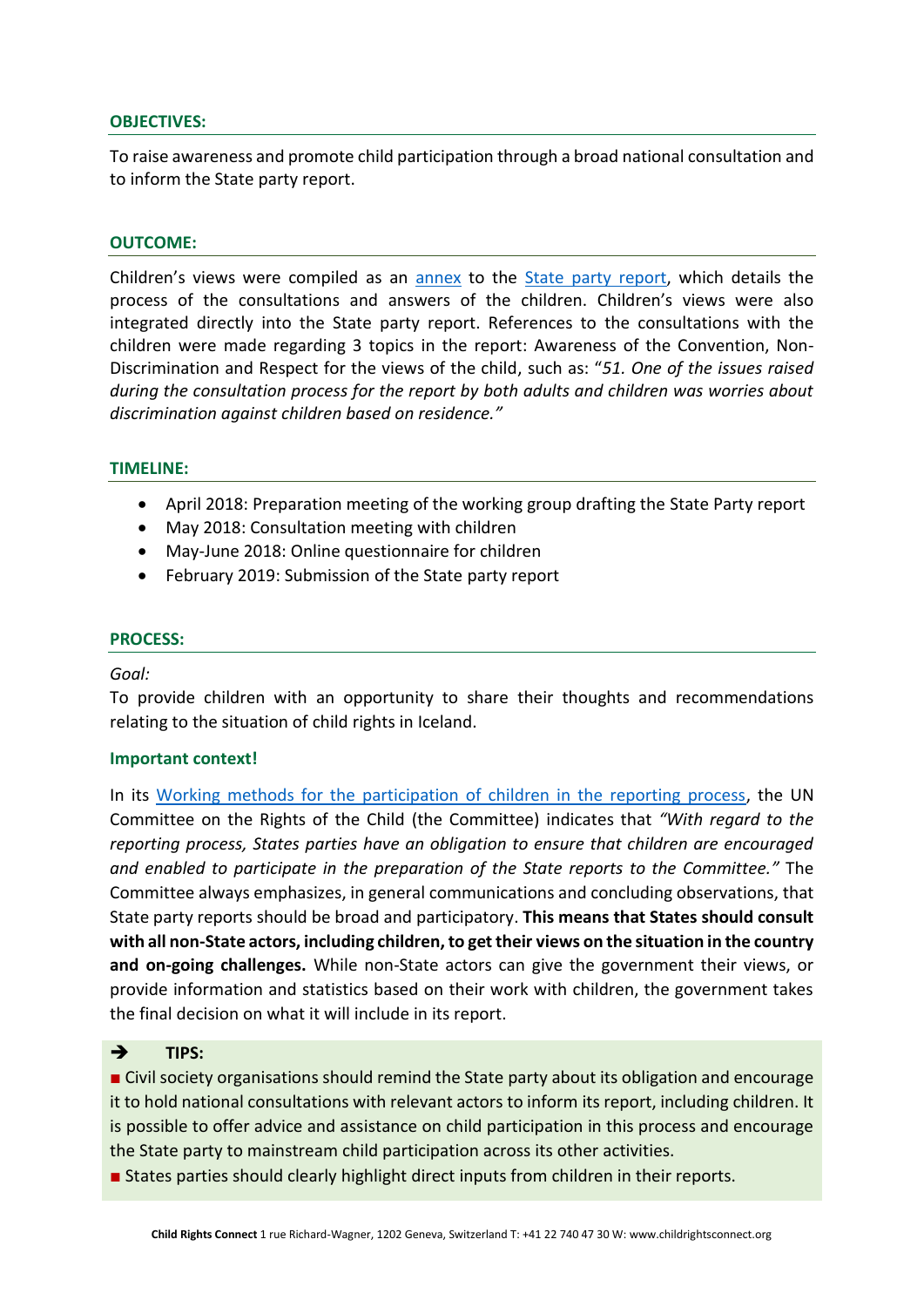■ Participating in the State party report does not prevent children from sending their own submissions to the Committee and to participate in all other CRC reporting cycle steps.

## **PHASE 1 – ONLINE QUESTIONNAIRE**

*Goal:* 

Reach a large and diverse number of children around the country and collect their views through an online questionnaire (which was anonymous and provided some information on the process to inform children).

*Steps:*

■ The working group contacted an expert in leisure and social issues, to assist the group in ensuring the participation of children for the consultation as well as the questionnaire.

■ Two preparatory meetings were held by the working group to define the purpose of the consultation and to identify the information that would be requested from children.

■ The questionnaire was prepared by the expert assisting the working group and in consultation with the working group, and sent to all municipalities of the country. The questionnaire included general questions on the UNCRC, as well as on Protection, Participation and Provision. Check the questionnaire [here](https://tbinternet.ohchr.org/_layouts/15/treatybodyexternal/Download.aspx?symbolno=INT%2fCRC%2fADR%2fISL%2f43369&Lang=en) (page 22).

■ Representatives of youth councils and children in the municipality were invited to complete the questionnaire.

■ Results of the questionnaire were compiled – a total of 74 children participated.

➔ **TIPS:** 

■ An online questionnaire sent to all municipalities encourages diverse participation with answers collected from across the country.

■ Some children do not have access to internet, so it is important to consider other means of dissemination (e.g. via post or telephone), as well as to consider accessibility of the survey (e.g. accessible format and design, age-appropriate questions, audio and braille versions).

■ Ideally, children participate in all steps and are involved in the drafting and analysis of the questionnaire.

# **PHASE 2 – THE CONSULTATION MEETING WITH CHILDREN**

The consultation meeting took place from 2.30pm to 6pm with 30 minutes break in a meeting room at the Ministry of Education, Science and Culture

Participants included:

19 children aged 10-18: representatives from 11 child rights organisations and schools. See the list [here](https://www.stjornarradid.is/library/03-Verkefni/Felags--og-fjolskyldumal/Malefni-barna/Barnask%c3%bdrsla%20-%20enska.pdf) (Annexe IV page 23). Each organisation and school was asked to send two representatives and ensured that informed consent had been collected from all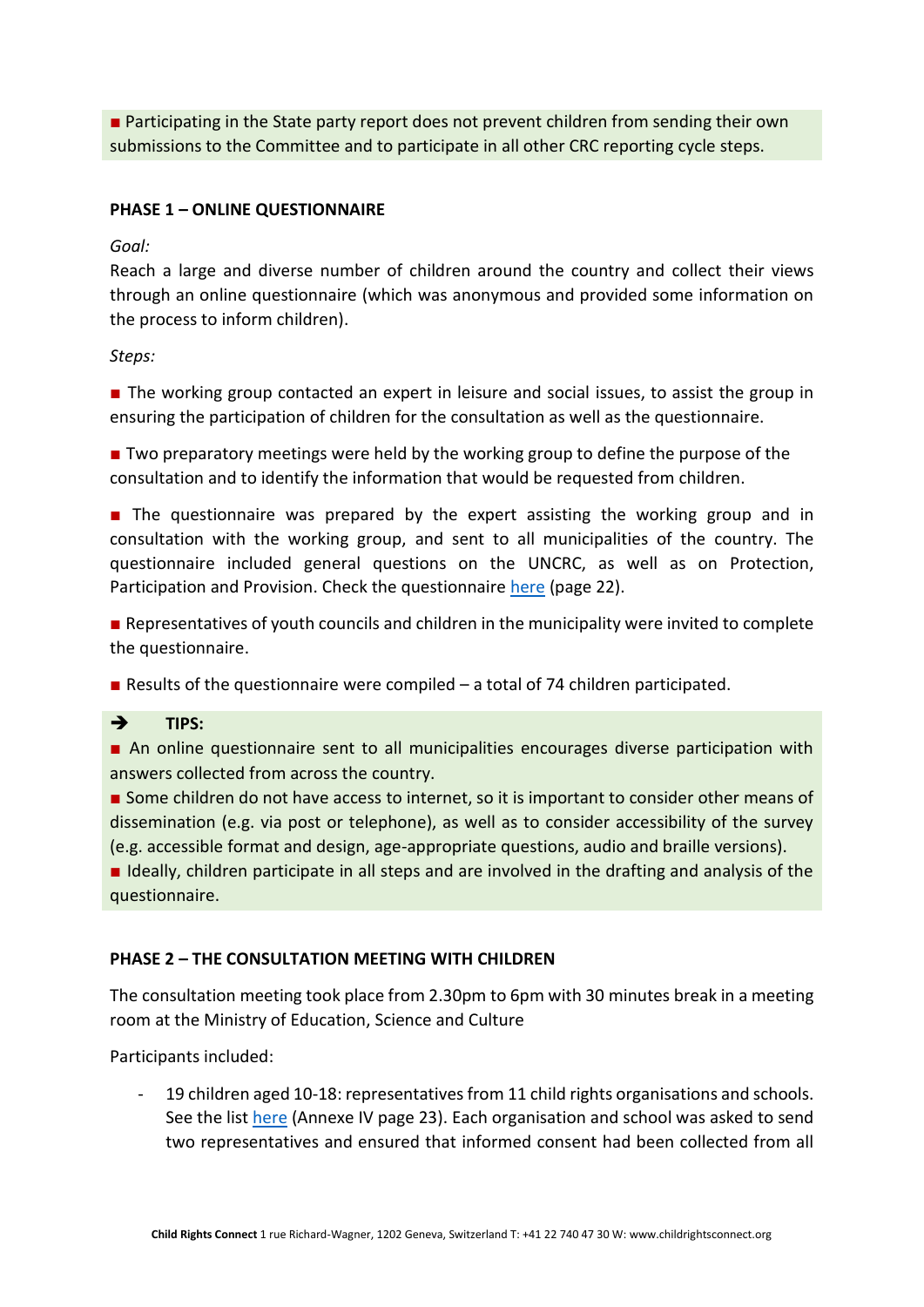child participants (including the knowledge they could pause or end their participation at any time).

- The ministerial working group. See the list of the members [here](https://www.stjornarradid.is/library/03-Verkefni/Felags--og-fjolskyldumal/Malefni-barna/Barnask%c3%bdrsla%20-%20enska.pdf) (Annexe V page 24).
- The expert on leisure and social issues assisting the group to ensure the participation of children in the drafting report.

# **PREPARATORY PRESENTATION OF THE MEETING**

*Goal:* 

Present the child and working group's participants and introduce the State party report to encourage discussion relating to the topics raised in the online questionnaire.

*Steps:*

■ Introductory presentation to familiarize the children with the State party report to the Committee, and the purpose of the meeting.

■ Ice breaker and team building games to allow the discussion to flow freely.

■ Division of the children's group into four smaller groups by age group to engage in discussions about the questionnaire.

# ➔ **TIPS:**

■ When organising consultation meetings with children, it is essential to inform children about the different ways they can engage in the process and what they are contributing to, with regards to the Committee's working methods [on child participation.](https://tbinternet.ohchr.org/_layouts/15/treatybodyexternal/Download.aspx?symbolno=CRC/C/66/2&Lang=en)

■ It is essential to offer a short safeguarding briefing where children can learn about safety during the activity, for example, the possibility to end their participation at any point, how to find a child-friendly space to take a break, and who to go to if they have a safety concern.

■ Ideally, a peer-led selection process is taken forward to select the child representatives to take part in the consultation.

## **DISCUSSION TABLES**

## *Goal:*

Each table was centered on a specific question chosen by the working group based on the previous questionnaire. This allowed child participants to engage freely on the topic they found relevant and to switch between them at will.

Steps:

■ The team prepared tables that would engage on one specific topic from the online questionnaire: Protection, provision, and participation.

- Each table had a copy of the articles of the UNCRC in the form of child friendly flashcards.
- Children could choose the table they would join and could change at will.
- Members of the working group took notes for each of these tables.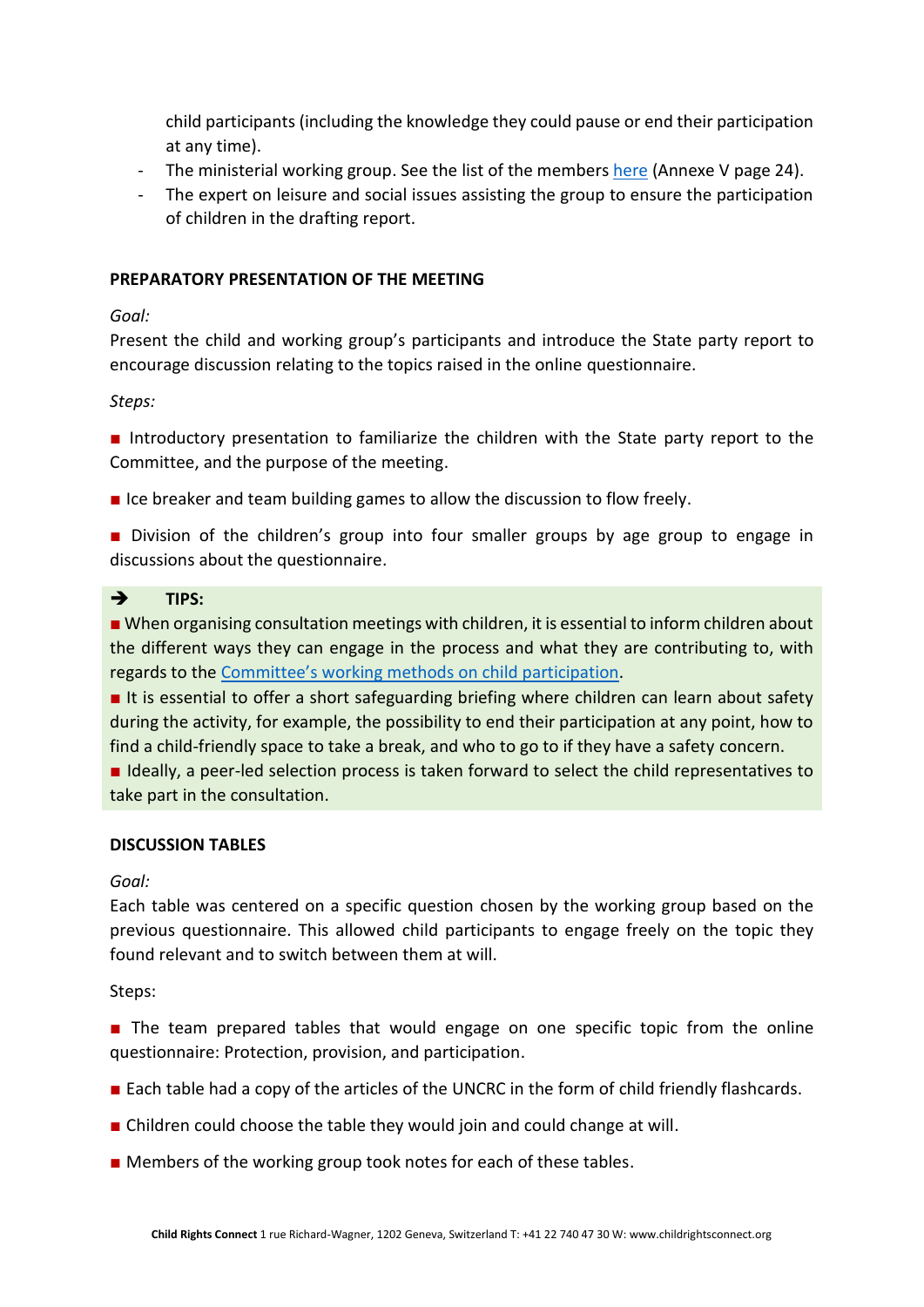# ➔ **TIPS:**

■ Discussion tables allowed exchanges to remain on topic while the option to change tables at will ensured that participants would remain engaged in discussions that were relevant to them.

■ Using a digital platform such as WordCloud to bring an interactive dimension to the consultation helped to illustrate and capture the main themes of the consultation. Anonymous answers promote equal and safe participation for children.

# **PHASE 3 – FEEDBACK ON THE DRAFT REPORT**

The whole process and next steps (including in relation to the CRC reporting process) were explained to the child participants in follow up after the meeting.

A draft of the report was sent to the children who participated in the consultation meeting and published on the government's consultation portal for comments in October 2018.

The child participants of the consultation meeting were notified once the draft was ready and has been published.

## ➔ **TIP:**

■ To ensure sustained participation throughout the process, it is recommended for the child participants to be consulted in the drafting stage.

## **CHALLENGES:**

Because there were children of various ages, the working group had to adapt the planning. The youngest group only attended the first half of the meeting, but still discussed the whole questionnaire. This was because the meeting was held after school and sitting through long meetings can be difficult for young children. The working group also choose to regroup children with the same age for the discussion table.

A particular effort was made to consult a diversity of children including children from vulnerable or marginalized groups. For instance, anticipating the fact that some children would not be able to attend, the group sent the questionnaire in an attempt to reach a wider segment of the population.

## **RECOMMENDATIONS FOR FURTHER STEPS:**

- A debriefing meeting with the children after the exercise and an anonymous survey could be made to collect feedback from children on the process, their experience and if they think their views were sufficiently taken into account in the State report.
- A child safeguarding policy and procedure, and the [Working Methods](https://tbinternet.ohchr.org/_layouts/15/treatybodyexternal/Download.aspx?symbolno=CRC/C/66/2&Lang=en) of the [Committee for Child Participation](https://tbinternet.ohchr.org/_layouts/15/treatybodyexternal/Download.aspx?symbolno=CRC/C/66/2&Lang=en) and especially the 9 requirements, should drive and be priority for the whole process including follow-up.